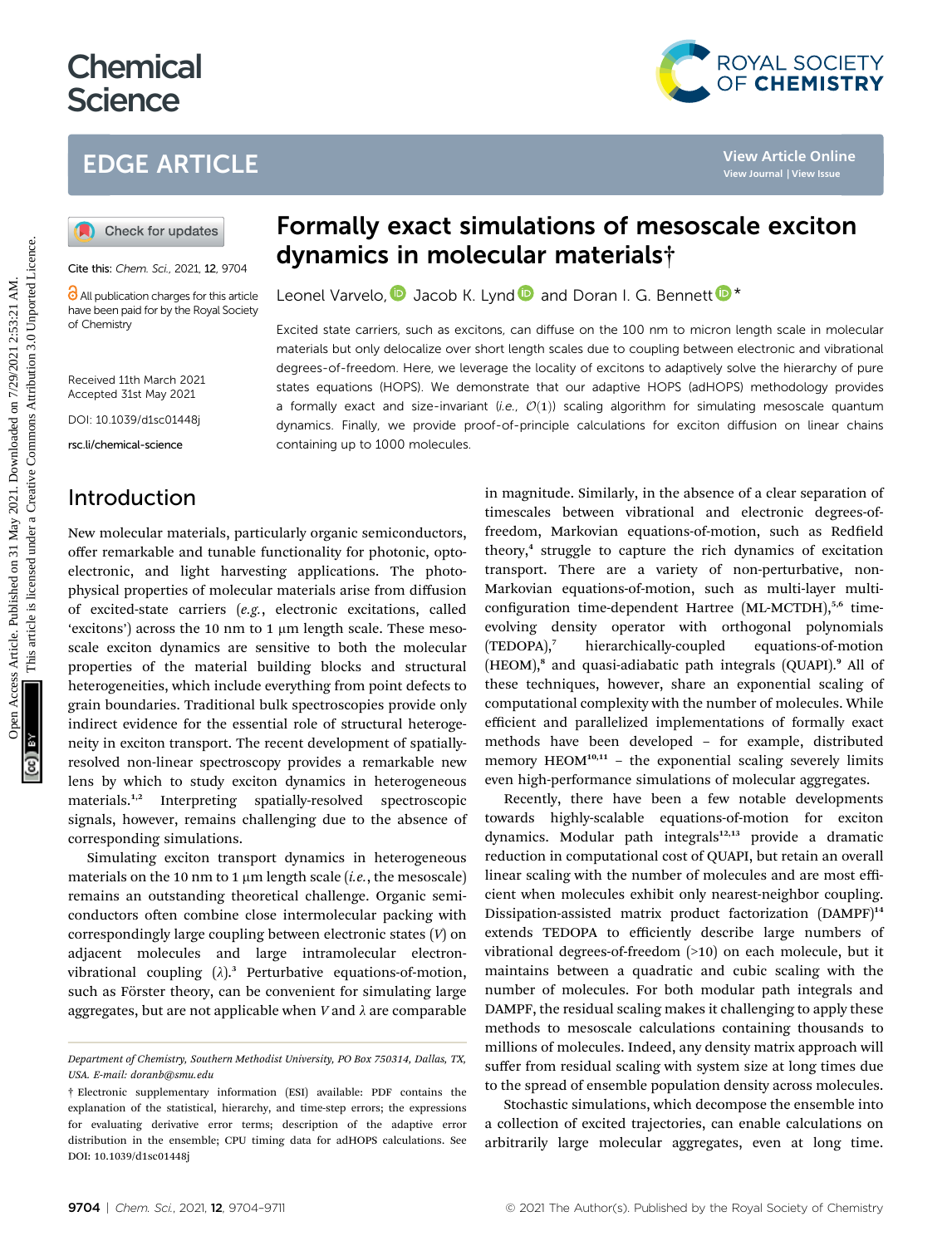Delocalized kinetic Monte Carlo<sup>15</sup> and the kinetic Monte Carlo version of generalized Förster theory<sup>16</sup> are stochastic approaches that calculate the rate of transport between clusters of strongly interacting molecules and can be readily extended to mesoscale calculations. Both of these methods, however, use a perturbative approximation to partition state space and calculate rates between adjacent spatial regions. The development of a non-perturbative, non-Markovian approach for mesoscale simulations would provide an important benchmark for new equations-of-motion and could offer insight into processes with debated mechanisms, such as charge separation in organic photovoltaic materials.15,17–<sup>19</sup> Edge Article<br>
Detectal Science<br>
Detectal Science<br>
Version of generalistic science<br>
version of generalistic science<br>
version of generalistic science<br>
or generalistic science<br>
of generalistic science<br>
of generalistic scienc

Here, we present a non-perturbative, non-Markovian, and arbitrarily scalable stochastic method for simulating exciton transport. First, we introduce the Hamiltonian considered and our base equation-of-motion, the hierarchy of pure states (HOPS).<sup>20</sup> Next, we discuss locality in HOPS calculations and present an algorithm for constructing an adaptive basis. Finally, we present proof-of-concept calculations using the adaptive HOPS (adHOPS) equation-of-motion that demonstrate both its accuracy and size-invariant (i.e.,  $\mathcal{O}(1)$ ) scaling for large molecular aggregates.

### Preliminaries

#### Hamiltonian

We divide the exciton Hamiltonian into three parts

$$
\hat{H}_{\rm T} = \hat{H}_{\rm S} \otimes \hat{\mathbb{I}}_{\rm B} + \hat{H}_{\rm int} + \hat{\mathbb{I}}_{\rm S} \otimes \hat{H}_{\rm B} \tag{1}
$$

where  $\hat{H}_{\text{S}} = \sum\limits_{n} \lvert n \rangle E_n \langle n \rvert + \sum\limits_{n \neq m} \lvert n \rangle V_{n,m} \langle m \rvert$  describes the electronic system and  $H_{\rm B} = \sum\limits_{n,q} \hbar \omega_{q_n} \big(\hat{a}^{\dagger}_{q_n} \hat{a}_{q_n} + 1/2\big)$  represents the thermal environment arising from molecular vibrations. The influence

of coupling between the electronic system and vibrational 'bath' $\left( \hat{H}_{\mathrm{int}} = \sum_{n,q} \kappa_{q_n} \hat{L}_n \hat{q}_n \right)$  $\setminus$ can be described in terms of the system-

bath coupling operators  $(\hat{L}_n)$  and the two-point correlation functions

$$
\alpha_n(t) = \frac{\hbar}{\pi} \int_0^\infty d\omega J_n(\omega) (\coth(\hbar\omega/2k_BT)\cos(\omega t) - i\sin(\omega t)) \quad (2)
$$

where *T* is the temperature and  $J_n(\omega) = \pi \sum_{q_n}$  $|\kappa_{q_n}|^2 \delta(\omega - \omega_{q_n})$  is the spectral density. In the following, we assume that each

pigment has an independent thermal environment that drives fluctuations in excitation energy. In other words, we assume that the system-bath coupling operator is a site-projection operator  $(\hat{L}_n = |n\rangle\langle n|)$ . We describe the thermal environment<br>of each pigment by a Drude Lerentz spectral density. of each pigment by a Drude–Lorentz spectral density

$$
J_n(\omega) = 2\lambda_n \frac{\omega(\gamma_n/\hbar)}{\omega^2 + (\gamma_n/\hbar)^2}
$$
 (3)

which, at high temperature ( $\gamma_n/k_BT < 1$ ), allows for a convenient exponential decomposition of the correlation function

$$
\alpha_n(t) = g_n e^{-\gamma_n t/\hbar} \tag{4}
$$

where  $g_n = 2\lambda_n k_B T - i\lambda_n \gamma_n$ . In the following we use  $\lambda_n = \gamma_n = 50$  cm<sup>-1</sup>  $V = 25.350$  cm<sup>-1</sup> and  $T = 205$  K which are comparable  $50 \text{ cm}^{-1}$ ,  $V = 25{\text{--}}250 \text{ cm}^{-1}$  and  $T = 295 \text{ K}$ , which are comparable<br>to the parameters used for many simulations of photographetic to the parameters used for many simulations of photosynthetic pigment protein complexes and fall into the broad intermediate regime where perturbative approximations break down.<sup>21</sup>

#### Hierarchy of pure states (HOPS)

The non-Markovian quantum state diffusion (NMQSD) equation<sup>22</sup> decomposes the time-evolution of the reduced density matrix for the system degrees-of-freedom into an ensemble average over stochastic pure states indexed by a complex stochastic processes  $z_{n,t}$ 

$$
\rho_{\rm S} = \mathbb{E}\big[\big|\psi(t; z_{n,t})\big\rangle\big\langle\psi(t; z_{n,t})\big|\big] \tag{5}
$$

where  $\mathbb{E}[z_{n,t}] = 0$ ,  $\mathbb{E}[z_{n,t}z_{n,s}] = 0$  and,  $\mathbb{E}[z_{n,t}^*z_{n,s}] = \alpha_n(t-s)$ . The equation-of-motion for the independent stochastic trajectories is

$$
\hbar \partial_t |\psi(t; z_{n,t})\rangle = \left(-i\hat{H}_S + \sum_n \hat{L}_n z_{n,t}^* \right) |\psi(t; z_{n,t})\rangle -\sum_n \hat{L}_n^{\dagger} \int_0^t ds \alpha_n (t-s) \frac{\delta |\psi(t; z_{n,t})\rangle}{\delta z_{n,s}^*}.
$$
 (6)

The NMQSD equation is formally exact and is equivalent to solving Feynman path integrals with the Feynman–Vernon influence functional,<sup>22</sup> but the functional derivative in the last term makes direct solution of the stochastic trajectories impractical except in special cases.

The hierarchy of pure states (HOPS) equations provide a numerically tractable version of NMQSD by rewriting the functional derivative as a set of coupled differential equations.<sup>20</sup> Briefly, the sum of integrals over a functional derivative in the final term of the NMQSD equation is defined as a sum of first order auxiliary wave functions:

$$
\left|\psi^{(\vec{e}_n)}(t;z_{n,t})\right\rangle = \int_0^t ds \alpha(t-s) \frac{\delta|\psi(t;z_{n,t})\rangle}{\delta z_{n,s}^*}
$$
(7)

giving

$$
\hbar \partial_t \left| \psi^{(\vec{0})}(t; z_{n,t}) \right\rangle = \left( -i\hat{H}_S + \sum_n \hat{L}_n z_{n,t}^* \right) \left| \psi^{(\vec{0})}(t; z_{n,t}) \right\rangle - \sum_n \hat{L}_n^{\dagger} \left| \psi^{(\vec{e}_n)}(t; z_{n,t}) \right\rangle
$$
(8)

where we have now introduced a vector label into the equations to index the different components. The physical wave function is given by  $\left|\psi^{(\vec{0})}(t; z_{n,t})\right\rangle$ . The first order auxiliaries are indexed by unit vectors with non-zero index at their  $n^{\text{th}}$  element  $(\vec{e}_n)$ . When the correlation function  $\alpha_n(t)$  is written as an exponential (or sum of exponentials), the time-evolution of the first order auxiliary wave functions  $|\psi^{(\vec{e}_n)}(t; z_{n,t})\rangle$  introduces the second-<br>order auxiliary wave functions  $(\vec{a} + \vec{a})$  and so on ad infinity order auxiliary wave functions  $(\vec{e}_n + \vec{e}_m)$ , and so on, *ad infin*itum. The resulting general expression, called the 'linear HOPS equation,' is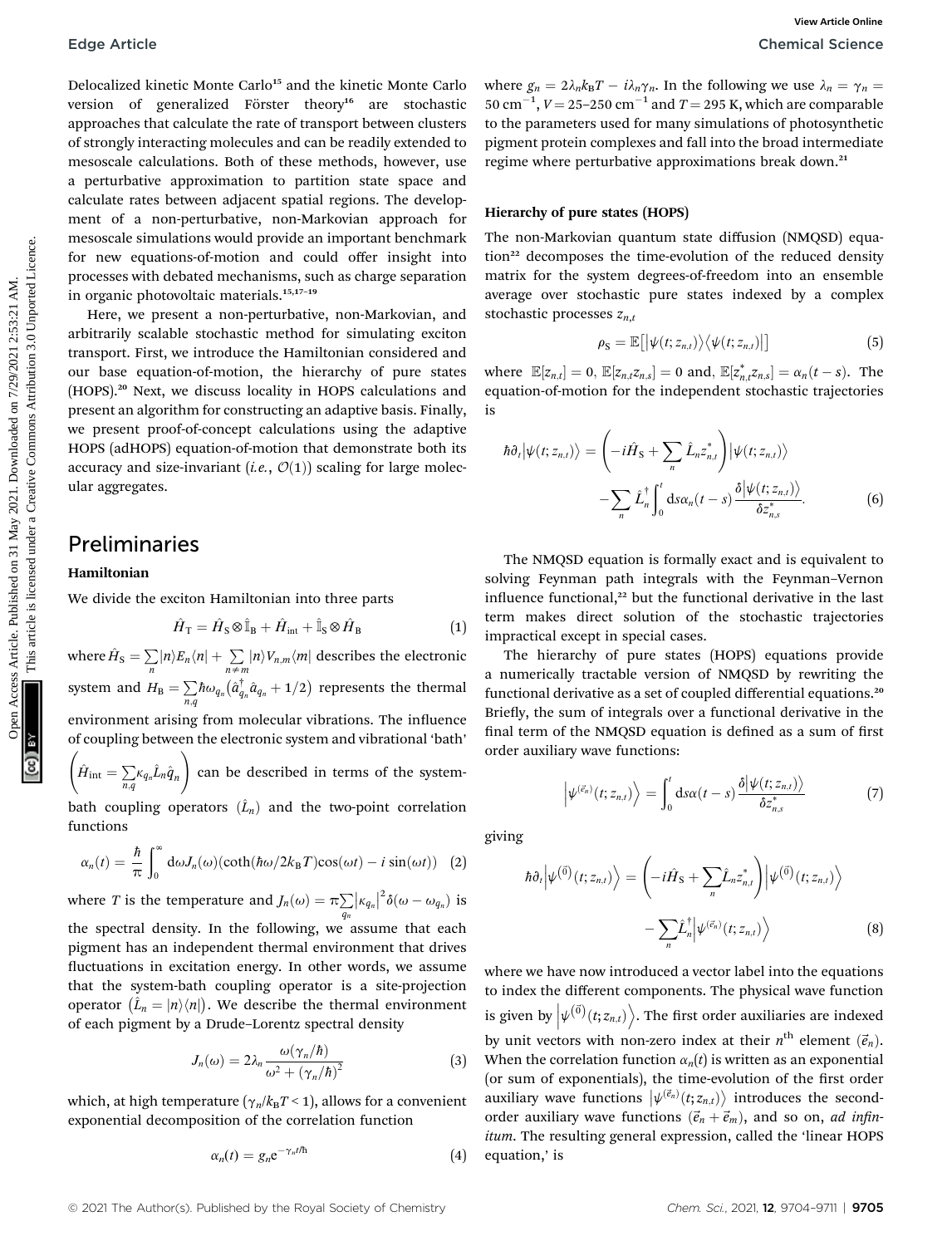$$
\hbar \partial_t \left| \psi^{(\vec{k})}(t; z_{n,t}) \right\rangle = \left( -i\hat{H}_S - \vec{k} \cdot \vec{\gamma} + \sum_n \hat{L}_n z_{t,n}^* \right) \left| \psi^{(\vec{k})}(t; z_{n,t}) \right\rangle \n+ \sum_n \vec{k}[n] g_n \hat{L}_n \left| \psi^{(\vec{k} - \vec{e}_n)}(t; z_{n,t}) \right\rangle \n- \sum_n \hat{L}_n^{\dagger} \left| \psi^{(\vec{k} + \vec{e}_n)}(t; z_{n,t}) \right\rangle
$$
\n(9)

where we have introduced a general vector  $\vec{k}$  to index auxiliary wave functions,  $\vec{k}[n]$  is the n<sup>th</sup> element of the index vector,  $\vec{\gamma}$  is<br>the vector of correlation function exponents  $(\alpha)$  and terms the vector of correlation function exponents  $(\gamma_n)$ , and terms involving any auxiliary wave function with an indexing vector containing a negative element are always zero. The linear HOPS equation maintains the normalization of the system reduced density matrix within the ensemble average, but the physical wave function is not normalized in individual trajectories. Instead, for long trajectories, most realizations have  $\Big|$  $\left\Vert \psi^{(\vec{0})}\right\Vert$  $\rightarrow 0$ and an infinitesimal subset have physical wave functions with diverging norms.<sup>20</sup> As a result, linear HOPS calculations exhibit slow convergence with respect to the size of the ensemble.

We can improve convergence with ensemble size by using the non-linear HOPS equation, which describes the timeevolution of a normalizable stochastic wave function. We rewrite the reduced system density matrix (eqn (5)) in terms of a normalized wave function and the norm contribution

$$
\rho_{\rm S} = \mathbb{E}\big[\|\psi(t; z_{n,t})\|^2 \big|\tilde{\psi}(t; z_{n,t})\big\rangle\big\langle\tilde{\psi}(t; z_{n,t})\big|\big] \n= \tilde{\mathbb{E}}\big[\big|\tilde{\psi}(t; z_{n,t})\big\rangle\big\langle\tilde{\psi}(t; z_{n,t})\big|\big]
$$
\n(10)

where  $|\tilde{\psi}(t; z_{n,t})\rangle = |\psi(t; z_{n,t})\rangle/||\psi(t; z_{n,t})||$ . The norm in the first<br>expression can be interpreted as a weighting factor for a new expression can be interpreted as a weighting factor for a new ensemble average. Using a Girsanov transform, we can solve for the corresponding equation-of-motion for  $|\psi(t; z_{n,t})\rangle^{23}$ , which gives the non-linear HOPS equation<sup>20</sup>

$$
\hbar \partial_t \left| \psi^{(\vec{k})}(t; z_{n,t}) \right\rangle = \left( -i\hat{H}_S - \vec{k} \cdot \vec{\gamma} + \sum_n \hat{L}_n \left( z_{n,t}^* + \xi_{n,t} \right) \right) \left| \psi^{(\vec{k})}(t; z_{n,t}) \right\rangle \n+ \sum_n \vec{k} [n] g_n \hat{L}_n \left| \psi^{(\vec{k} - \vec{e}_n)}(t; z_{n,t}) \right\rangle \n- \sum_n \left( \hat{L}_n^{\dagger} - \left\langle \hat{L}_n^{\dagger} \right\rangle_t \right) \left| \psi^{(\vec{k} + \vec{e}_n)}(t; z_{n,t}) \right\rangle
$$
\n(11)

where

$$
\xi_{t,n} = \frac{1}{\hbar} \int_0^t \mathrm{d}s \alpha_n^*(t-s) \left\langle L_n^{\dagger} \right\rangle_s \tag{12}
$$

is a memory term that causes a drift in the effective noise, and

$$
\left\langle \hat{L}_n^{\dagger} \right\rangle_{t} = \frac{\left\langle \psi^{(\vec{0})}(t; z_{n,t}) \middle| \hat{L}_n^{\dagger} \middle| \psi^{(\vec{0})}(t; z_{n,t}) \right\rangle}{\left\langle \psi^{(\vec{0})}(t; z_{n,t}) \middle| \psi^{(\vec{0})}(t; z_{n,t}) \right\rangle} . \tag{13}
$$

We note that the non-linear HOPS equation ensures that the contribution of each wave function is normalized in the reduced

density matrix, but it time-evolves the non-normalized physical wave function. In the following, we will drop the explicit  $z_{n,t}$ dependence from the wave function for simplicity  $\left( \left| \psi^{(\vec{k})}(t; z_{n,t}) \right\rangle \rightarrow \left| \psi_t^{(\vec{k})} \right\rangle \right).$ 

The HOPS equations are a numerically convenient, formally exact expression for exciton dynamics in small molecular aggregates. Moreover, the calculations are 'embarrassingly' (also called 'perfectly') parallel<sup>24</sup> due to the independence of individual trajectories, and, as a result, HOPS ensembles can be computed using thousands of CPUs simultaneously without loss of efficiency. The application of HOPS to large molecular aggregates, however, is limited by the scaling of the HOPS basis with the number of molecules. It is convenient to think of HOPS calculations as depending on two basis sets: the state basis  $(\mathbb{S})$  and the auxiliary basis  $(A)$ . The complete state basis is a finite set of vectors that span the Hilbert space of the system, while the complete auxiliary basis is composed of an infinite set of auxiliary wave functions indexed by vectors  $\vec{k}$ . To construct a finite auxiliary basis, the infinite hierarchy must be truncated. Here, we employ the common triangular truncation condition which limits the auxiliary basis to those wave functions with index vectors  $(\vec{k})$  that have a sum of elements less than a preselected bound  $k_{\text{max}}$  $\left(\left\{\vec{k} \in \mathbb{A} : \sum_{i} k[i] \leq k_{\text{max}}\right\}\right)$ . If we assume one independent environment per state, then the number of auxiliary wave functions included in the triangular truncation scales as  $\binom{N_\text{state}+k_\text{max}}{k_\text{max}}$ which gives an overall  $\mathcal{O}\!\left(N_{\text{state}}^{{k_{\text{max}}}}\right)$  scaling for large aggregates. While convergence as a function of  $k_{\text{max}}$  is guaranteed, the requisite number of auxiliary wave functions is often prohibitive. Open Access Article. Published on 31 May 2021. Downloaded on 7/29/2021 2:53:21 AM. This article is licensed under a [Creative Commons Attribution 3.0 Unported Licence.](http://creativecommons.org/licenses/by/3.0/) **[View Article Online](https://doi.org/10.1039/d1sc01448j)**

#### Short-time correction and Markovian modes

The Drude–Lorentz correlation function given in eqn (4) has a discontinuity at  $t = 0$  arising from the symmetry condition

$$
\alpha_n(t) = \alpha_n^*(-t), \qquad (14)
$$

and can be more completely written as<sup>25</sup>

$$
\alpha_{\mathrm{dl},n}(t) = (\mathrm{Re}[g_n] + i\mathrm{sgn}(t)\mathrm{Im}[g_n])e^{-\gamma_n|t/\hbar} \tag{15}
$$

The discontinuity in the correlation function introduces a numerically inconvenient infinitely high-frequency component to the stochastic noise trajectories  $z_{n,t}$ .

We ameliorate this problem by redefining the positive-time correlation function in terms of two continuous exponential functions  $\alpha(t) = \alpha_{0,n}(t) + \alpha_{\text{mark},n}(t)$  where

$$
\alpha_{0,n}(t) = g_n e^{-\gamma_n |t|/\hbar} \tag{16}
$$

and

$$
\alpha_{\text{mark},n}(t) = -i \text{Im}[g_n] e^{-\gamma_{\text{mark}} |t|/h}.
$$
 (17)

The definition of  $\alpha_{\text{mark},n}(t)$  ensures the imaginary component of the total correlation is 0 when  $t = 0$ , and it also provides for a smooth transition back to the naive correlation function  $\alpha_{0,n}(t)$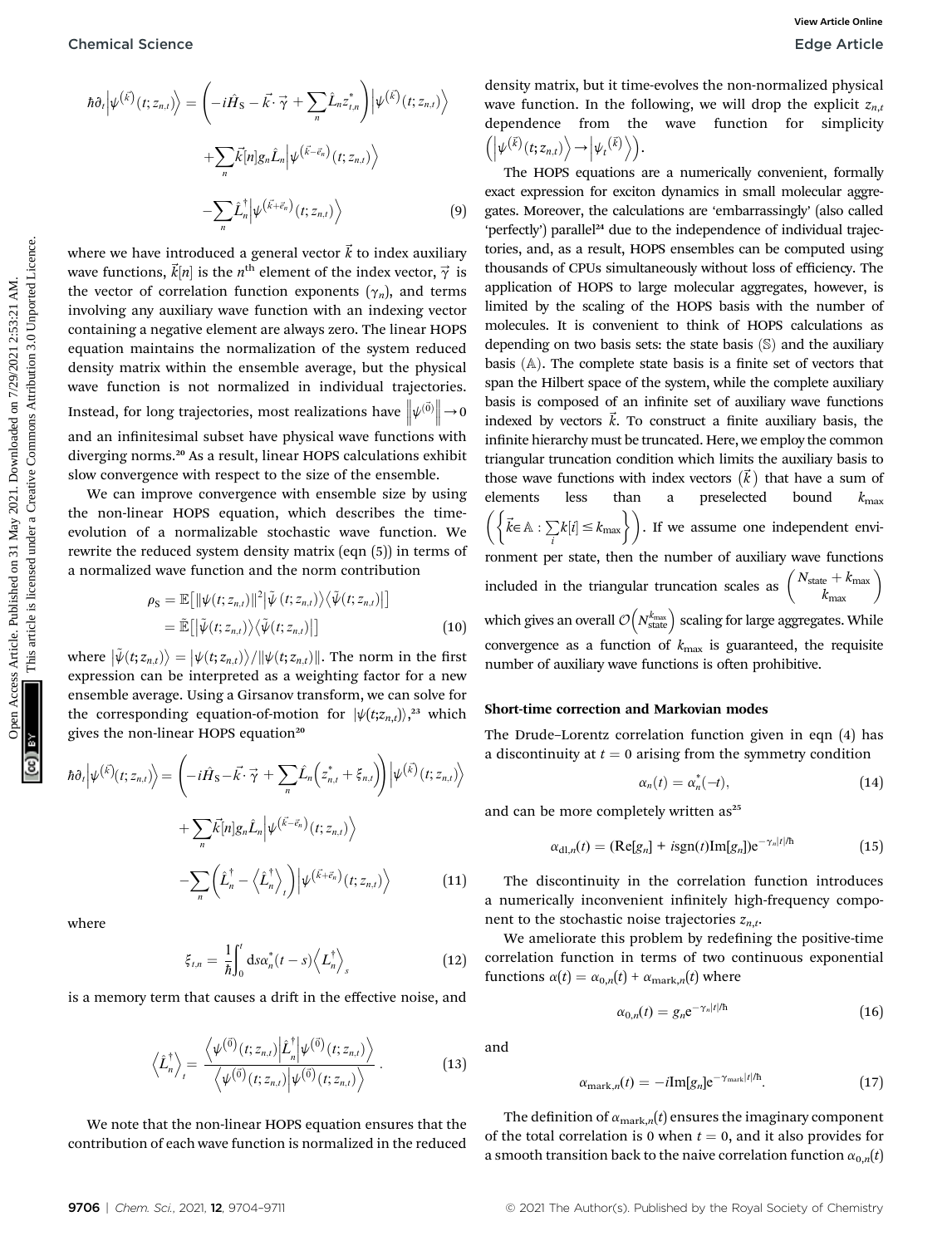on a finite timescale given by  $\hbar/\gamma_{\text{mark}}$ . Except where otherwise noted,  $\gamma_{\text{mark}} = 500 \text{ cm}^{-1}$  for all calculations presented in the main text, because this was sufficiently fast to ensure the main text, because this was sufficiently fast to ensure the Markovian timescale had no influence on the calculated dynamics.

Due to the extremely rapid timescale on which  $\alpha_{\text{mark},n}(t)$ decays, this mode is Markovian, and high-lying contributions to the hierarchy can be neglected. In the following, we will only include the first order terms associated with these Markovian modes and neglect these terms in our discussion of the auxiliary wave functions forming the hierarchy. This can be viewed as a smoothing of the noise trajectories  $(z_{n,t})$  on timescales fast compared to all other dynamics.

This problem can be avoided entirely by using a different spectral density which more naturally accounts for the shorttime imaginary component of the correlation function: for example, the recently reported alternative to the Drude–Lorentz oscillator with improved low-temperature behavior.<sup>26</sup>

#### Adaptive HOPS (adHOPS)

Within the quantum state diffusion formalism, stochastic wave functions localize in the presence of thermal environments.<sup>27-29</sup> At a single time point, the pure state can be interpreted as a system wave function conditioned on a measurement of all the environmental degrees-of-freedom.<sup>30</sup> The delocalization extent of exciton wave functions within the ensemble of pure states is suppressed by the dynamic localization induced by coupling to the vibrational degrees-of-freedom.31,32 Previously, Markovian quantum state diffusion calculations have leveraged the locality of the exciton to reduce computational complexity using both a moving basis $27,33$  and an adaptive basis.<sup>34</sup> Both of these approaches, however, require the conservation of probability, which is violated in the HOPS equations because amplitude in the auxiliary wave functions can be created and destroyed. Edge Article<br>
on a finite timescale plasma Resemble the distribution presented in the distribution of the distribution of the chycked were therefore by the term of the physical week of the common of the physical week base

Here, we develop an adaptive solution to the HOPS equationof-motion that achieves size-invariant computational scaling (*i.e.*,  $\mathcal{O}(1)$  scaling) for calculations of large molecular aggregates. We first establish a normalized non-linear HOPS equation, which ensures that the magnitude of derivative terms does not diverge with increasing depth of the hierarchy. We then illustrate how locality appears within the hierarchy of auxiliary wave functions, with a particular emphasis on the connection between locality and the flux between neighboring auxiliary wave functions. Finally, we present an adaptive algorithm for the normalized non-linear HOPS equation that satisfies a userselected bound on the absolute derivative error.

#### Normalization of HOPS

To ensure that the magnitude of the derivative elements for auxiliary wave functions have a consistent absolute scale across the hierarchy, we: (1) enforce normalization of the physical wave function in the time-evolution equation and  $(2)$  redefine the auxiliary wave function coefficients.

To enforce the normalization of the physical wave function, we rewrite the non-linear HOPS equation in terms of a normalized physical wave function. Starting with eqn (11), dividing all wave functions by the norm of the physical wave function, taking the derivative, and expanding terms gives

$$
\hbar \partial_t \Big| \psi_t^{(\vec{k})} \Big\rangle = \left( -i\hat{H}_S - \vec{k} \cdot \vec{\gamma} - \Gamma_t + \sum_n \hat{L}_n \Big( z_{n,t}^* + \xi_{n,t} \Big) \right) \Big| \psi_t^{(\vec{k})} \rangle + \sum_n \vec{k}[n] g_n \hat{L}_n \Big| \psi_t^{(\vec{k} - \vec{e}_n)} \Big\rangle - \sum_n \left( \hat{L}_n^{\dagger} - \left\langle \hat{L}_n^{\dagger} \right\rangle_t \right) \Big| \psi_t^{(\vec{k} + \vec{e}_n)} \Big\rangle,
$$
\n(18)

where

$$
\Gamma_{t} = \sum_{n} \left\langle \hat{L}_{n} \right\rangle_{t} \text{Re} \left[ z_{n,t}^{*} + \xi_{n,t} \right] - \sum_{n} \text{Re} \left[ \left\langle \psi_{t}^{(\vec{0})} \left| \hat{L}_{n}^{\dagger} \right| \psi_{t}^{(\vec{e}_{n})} \right\rangle \right] + \sum_{n} \left\langle \hat{L}_{n}^{\dagger} \right\rangle_{t} \text{Re} \left[ \left\langle \psi_{t}^{(\vec{0})} \left| \psi_{t}^{(\vec{e}_{n})} \right\rangle \right] \tag{19}
$$

is the normalization correction factor.

In the non-linear HOPS equation, the magnitude of the auxiliary wave functions grows with increasing auxiliary index. The basic HOPS terminator for a hierarchy with a single thermal environment

$$
\left|\psi_{t}^{(k)}\right\rangle = \frac{g}{\gamma} \hat{L} \left|\psi_{t}^{(k-1)}\right\rangle \tag{20}
$$

can be derived from the integral form of the HOPS equation by considering the limit where the auxiliary damping is much faster than any system timescale  $(k\gamma/\hbar \gg \omega_{\rm sys})^{20}$  When this terminator is used for the first-order auxiliaries the resulting HOPS equation is equivalent to the standard Markovian quantum state diffusion equation. Fig. 1a shows the norm of the first three auxiliary wave functions for a single trajectory with a hierarchy consisting of one Drude–Lorentz oscillator. The magnitude  $\Big|$  $\left\Vert \psi_{t}^{\left(k\right)}\right\Vert$  $\parallel$  increases with increasing auxiliary index which, given  $g/\gamma > 1$ , is consistent with the terminator condition. For a single mode hierarchy, we can ensure the norm of the auxiliary wave functions does not diverge by introducing a new *k*-dependent prefactor for each wave function  $(\gamma/g)^k$ , as



Fig. 1 Magnitude of the first three auxiliaries in a single-mode HOPS calculation. (a) The magnitude of the auxiliaries calculated using the non-linear HOPS equation (darker lines correspond to higher k values). (b) The magnitude of the auxiliaries calculated using the non-linear HOPS equation with the k-dependent prefactor. Parameters:  $\lambda = \gamma =$ 50 cm<sup>-1</sup>,  $T = 295$  K, and  $k_{\text{max}} = 10$ . No Markovian mode was included<br>in this calculation in this calculation.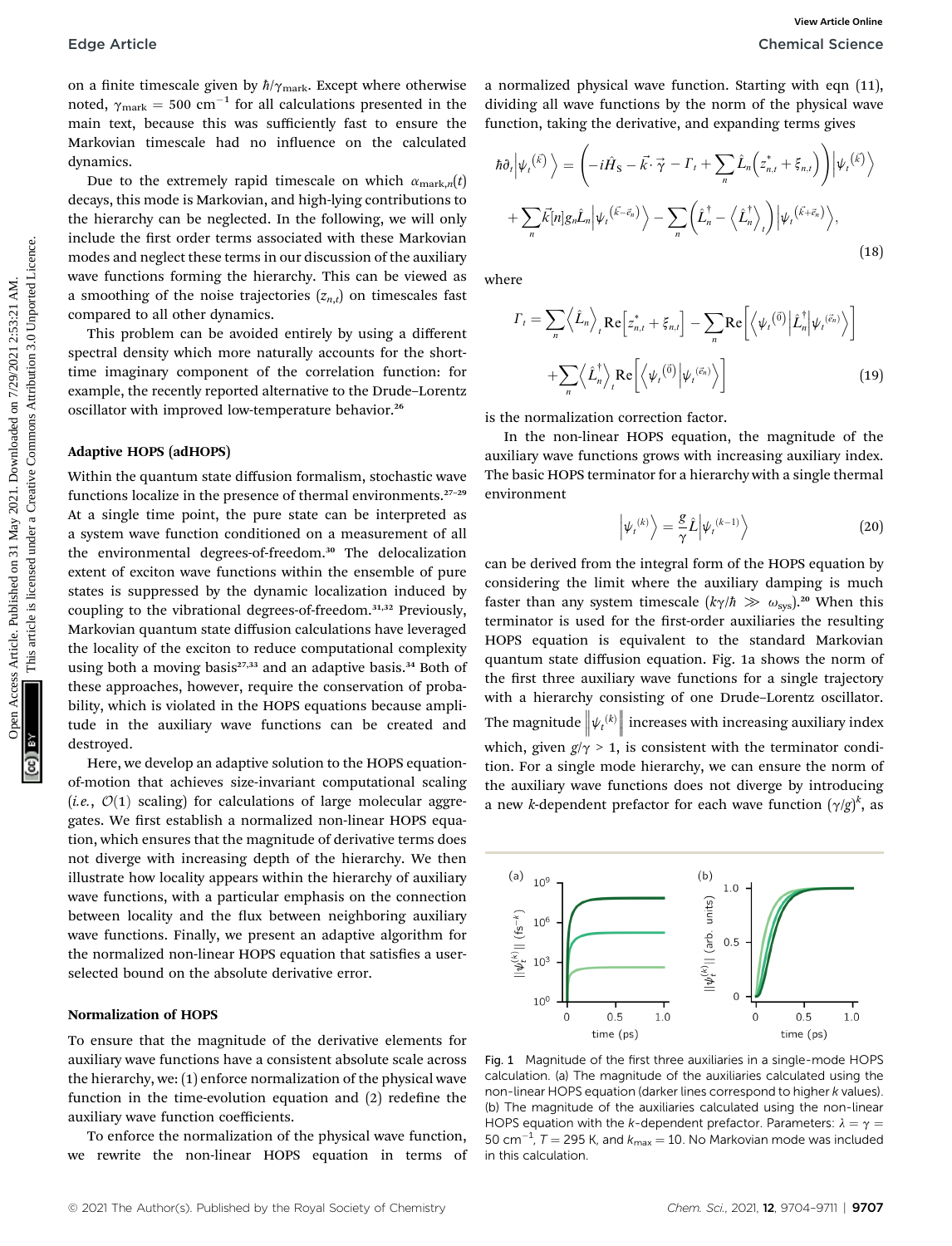shown in Fig. 1b. In the multimode case, we extend the definition of the prefactor to  $\prod_{n} (\gamma_n/g_n)^{\vec{k}[n]}$  which ensures that the auxiliary wave functions that define the edges of the hierarchy (only one non-zero mode) do not diverge with increasing hierarchy depth. Rewriting the non-linear HOPS equation to account for this additional prefactor leads to the normalized non-linear HOPS equation

$$
\hbar \partial_t \Big| \psi_t^{(\vec{k})} \Big\rangle = \left( -i\hat{H}_S - \vec{k} \cdot \vec{\gamma} - \Gamma_t + \sum_n \hat{L}_n \Big( z_{n,t}^* + \xi_{n,t} \Big) \right) \Big| \psi_t^{(\vec{k})} \Big\rangle + \sum_n \vec{k}[n] \gamma_n \hat{L}_n \Big| \psi_t^{(\vec{k}-\vec{e}_n)} \Big\rangle - \sum_n \left( \frac{g_n}{\gamma_n} \right) \left( \hat{L}_n^{\dagger} - \left\langle \hat{L}_n^{\dagger} \right\rangle_t \right) \Big| \psi_t^{(\vec{k}+\vec{e}_n)} \Big\rangle,
$$
\n(21)

where

$$
\Gamma_{t} = \sum_{n} \left\langle \hat{L}_{n} \right\rangle_{t} \text{Re} \left[ z_{n,t}^{*} + \xi_{n,t} \right] - \sum_{n} \left( \frac{g_{n}}{\gamma_{n}} \right) \text{Re} \left[ \left\langle \psi_{t}^{(\vec{0})} \middle| \hat{L}_{n}^{\dagger} \middle| \psi_{t}^{(\vec{e}_{n})} \right\rangle \right]
$$

$$
+ \sum_{n} \left( \frac{g_{n}}{\gamma_{n}} \right) \left\langle \hat{L}_{n}^{\dagger} \right\rangle_{t} \text{Re} \left[ \left\langle \psi_{t}^{(\vec{0})} \middle| \psi_{t}^{(\vec{e}_{n})} \right\rangle \right]
$$
(22)

ensures normalization of the physical wave function.

#### Locality of HOPS

To construct an adaptive approach to solving the HOPS equations, we must first address the question: how and to what extent does the locality expected in the quantum state diffusion formalism appear in HOPS?

Fig. 2 shows that in HOPS calculations localization in the physical wave function induces localization in the hierarchy. By 'localization in the hierarchy,' we specifically refer to clustering of amplitude in a small set of auxiliary wave functions in a way



Fig. 2 Localization in a single HOPS trajectory. (a) Contour map of site populations in the physical wave function (darker is more populated). (b) Norm-squared of auxiliary wave functions for a two-dimensional subset of the hierarchy associated with site 2 (column) and 3 (row). Panels are labelled by their index vector  $(\vec{k})$ . The shaded region represents the time-period when site 2 is occupied. The physical wave function  $(\vec{k} = \vec{0})$  shows the populations of site 2 and 3 as green and<br>blue lines respectively. Parameters:  $V = 10 \text{ cm}^{-1}$ ,  $1 - \gamma = 50 \text{ cm}^{-1}$ ,  $T =$ blue lines, respectively. Parameters:  $V = 10 \text{ cm}^{-1}$ ,  $\lambda = \gamma = 50 \text{ cm}^{-1}$ ,  $T = 295 \text{ K}$ , and  $k = -10$ 295 K, and  $k_{\text{max}} = 10$ .

that depends on the position of the excitation in the physical wave function. In Fig. 2a, an excitation begins on the middle site of a five pigment chain and then jumps between site 3 and site 2. Fig. 2b plots the norm of auxiliary wave functions associated with site 2 and site 3; each plot is labeled by an auxiliary vector index  $\vec{k}$ . For example, [0,1,0,0,0] (Fig. 2b, first column) is the first order auxiliary wave function associated with the thermal environment on the second site. The occupation of the auxiliary wave functions (black lines, Fig. 2b) track with the population of the physical wave function  $-$  *i.e.*, the auxiliary wave functions associated with the thermal environment of site 2 (first column Fig. 2b) are only occupied when site 2 is occupied in the physical wave function (shaded region). Chemical Science States Article on Trig. 1b, the multimade case, we extend the definite indet of the president on the protection of the president of the protection of the science of the theoretical component on the common

The locality in the HOPS hierarchy can be understood in terms of the balance of flux terms in the normalized non-linear HOPS equation. First, every auxiliary wave function is damped (first line of eqn (21),  $-\left(\vec{k}\cdot\vec{\gamma}\right)\middle|\psi_t^{(\vec{k})}\rangle$ ) and, therefore, has zero amplitude without a continuous source term. The fundamental source term is the physical wave function which is the lowest order of the hierarchy. The flux of amplitude towards higherlying auxiliary wave functions arises from the second line of

eqn (21)  $\left(\vec{k}[n]\gamma_n\hat{L}_n\middle|\psi_t^{\left(\vec{k}-\vec{e}_n\right)}\right)$ . For system-bath coupling operators that are site projection operators  $(\hat{L}_n = |n\rangle\langle n|)$ , the flux towards higher-lying auxiliaries only arises when there is amplitude on the associated site of the lower auxiliary wave function. Moreover, the auxiliary wave functions are localized by the same dynamics that localize the physical wave function. As a result, the localized auxiliary wave functions only contribute amplitude to higher-lying auxiliary wave functions with an index that differs by  $+\vec{e}_n$  in a site (n) with non-zero amplitude. Thus, the locality of the physical wave function results in preferential population of specific auxiliary wave functions.

#### Adaptive algorithm

We have developed an adaptive algorithm for time-evolving the HOPS equations (adaptive HOPS, adHOPS) that leverages locality by constructing a reduced basis set at each time point. We establish the essential basis set elements at each time point  $(t)$  by ensuring that the error in the time-derivative introduced by the truncated auxiliary  $(A_t)$  and state  $(S_t)$  basis is below a given threshold  $(\delta)$ . We define the derivative error in terms of Euclidean distance between the true derivative vector and the effective derivative vector constructed using the adaptive basis. The key equations (given in the ESI†) provide an upper bound on the derivative error squared and are derived by considering all possible flux contributions in the normalized non-linear HOPS equation (eqn (21)), excluding higher order effects introduced through the normalization correction  $(T_t)$ . Because auxiliary wave functions share only nearest neighbor connections  $(\vec{k} \pm \vec{e}_n \leftarrow \vec{k})$ and the Hamiltonian for a molecular aggregate supports electronic couplings over a finite spatial extent, the adaptive basis can be constructed with  $\mathcal{O}(1)$  scaling. The result is a calculation where, in addition to a trajectory of the wave functions, we construct an adaptive basis-set trajectory  $\{\mathbb{B}_0, \mathbb{B}_{dt}, ..., \mathbb{B}_t\}$  where  $\mathbb{B}_t = \mathbb{A}_t \oplus \mathbb{S}_t$ .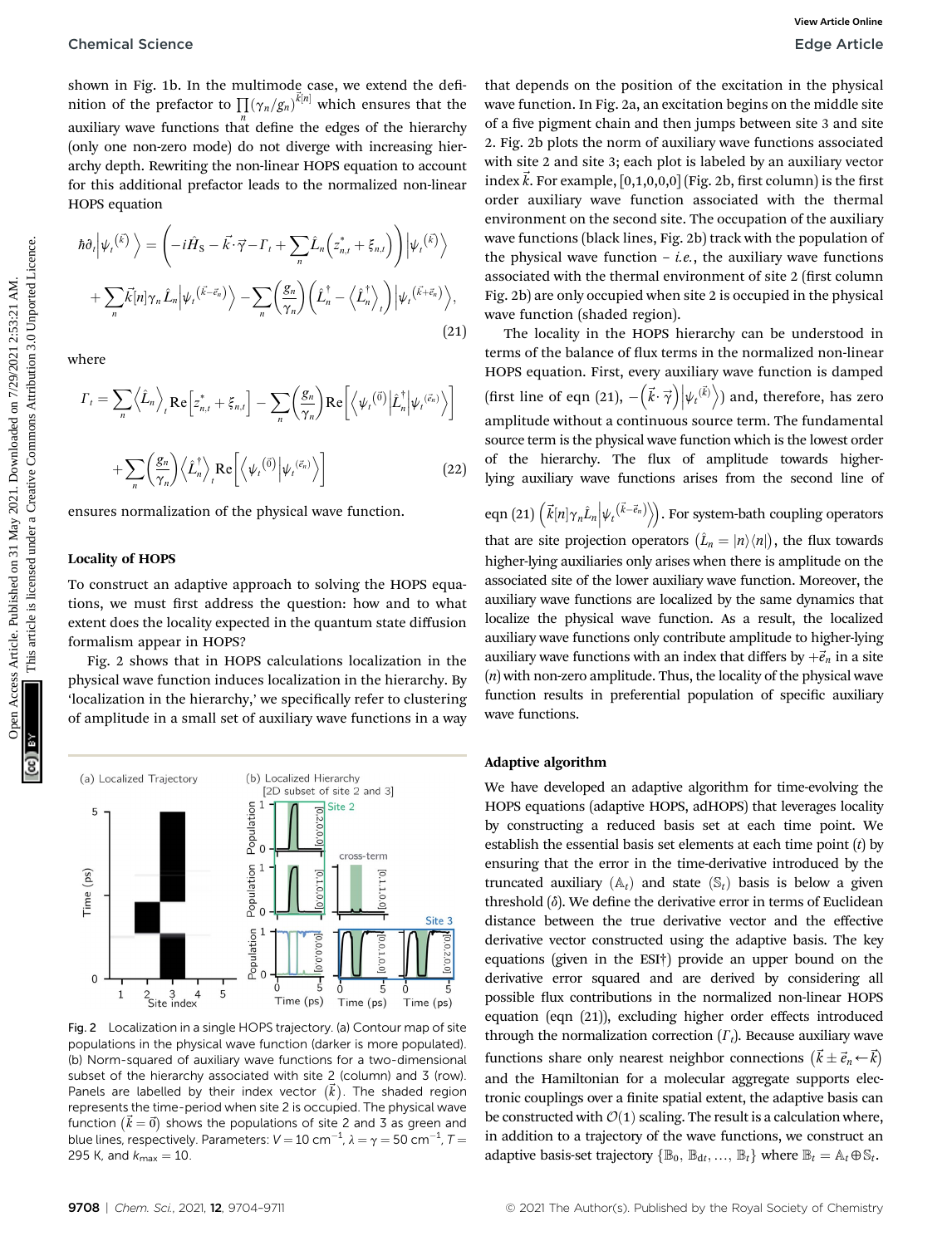Our adHOPS algorithm neither assumes nor imposes locality. Rather, the adaptive basis takes advantage of whatever locality arises during the simulation. If the full hierarchy is required to satisfy the derivative error bound, adHOPS smoothly reverts to a HOPS calculation. As a result, adHOPS remains formally exact – the adaptive basis represents a time-dependent truncation of hierarchy elements, and  $\delta$ , like  $k_{\text{max}}$ , is a convergence parameter.

We note that the current adHOPS algorithm makes use of two approximations: first, the spectral density is assumed to be over-damped (e.g., Drude–Lorentz), which allows for a consistent normalization of the hierarchy elements. Second, the system-bath coupling operator is assumed to be a siteprojection operator  $(\hat{L}_n = |n\rangle\langle n|)$ ; in other words, we assume that each molecule has an independent vibrational environment.

### Results and discussion

For a five-site linear chain, adHOPS calculations converge rapidly with respect to the derivative error bound and require only a small fraction of the full HOPS basis. Fig. 3a shows the comparison between full (black line) and adaptive (green line) HOPS population dynamics of the initially excited pigment (site 3). For  $\delta = 10^{-1}$ , the adaptive basis set is so small that the coloulation chows no evolution transport. Smaller values of calculation shows no excitation transport. Smaller values of  $\delta$  improve the description, and by  $\delta = 10^{-3}$  the mean error is less<br>than  $10^{-2}$ . Fig. 2b shows the mean edentive error as a function than 10 $^{-2}$ . Fig. 3b shows the mean adaptive error as a function of  $\delta$ . In the grey region the adaptive error is smaller than the statistical error associated with the  $10<sup>4</sup>$  trajectory ensemble. We



Fig. 3 Comparing HOPS and adHOPS for a five-site linear chain. (a) Site 3 population dynamics for HOPS (black line) and adHOPS (green line). (b) Mean adaptive error as a function of  $\delta$ . The grey region represents error beneath the statistical error for a  $10<sup>4</sup>$  trajectory ensemble. (c) Ensemble distribution of the size of the adaptive auxiliary basis as a function of  $\delta$ . Parameters:  $V = 50 \text{ cm}^{-1}$ ,  $\lambda = \gamma = 50 \text{ cm}^{-1}$ ,  $T =$ <br>205 K  $V = -10$ , and  $N = -10^4$ 295 K,  $k_{\text{max}} = 10$ , and  $N_{\text{traj}} = 10^4$ .

measure the size of the auxiliary basis for a single trajectory by the average number of auxiliary wave functions required across time points. Fig. 3c plots the ensemble distribution of the auxiliary basis size as a function of  $\delta$ . For  $\delta = 10^{-3}$ , most<br>adHOPS trajectories require  $10^2$  auxiliaries on average of adHOPS trajectories require  $10^2$  auxiliaries on average, or approximately 1% of the 9  $\times$  10<sup>3</sup> auxiliaries required for the corresponding HOPS calculation. Improving the accuracy of the calculation by decreasing  $\delta$  two orders of magnitude only requires about four times as many auxiliaries. The other kinds of error that arise in HOPS simulations, including statistical error from a finite number of trajectories and hierarchy error from the finite  $k_{\text{max}}$  value, are reported in the ESI.<sup>†</sup>

One persistent challenge for numerical implementations of formally exact methods is demonstrating the calculations are converged to the exact answer. In hierarchical methods, calculations must be converged with respect to the auxiliary basis which is defined in the triangular truncation condition by the maximum hierarchy level considered  $(k_{\text{max}})$ . In HOPS, the criterion for convergence is that  $k_{\text{max}}\gamma/\hbar \gg \omega_{\text{s}}$ , where  $\omega_{\text{s}}$  is the characteristic frequency of the system.<sup>20</sup> Because the full auxiliary basis scales as  $\binom{N_{\text{pig}}+k_{\text{max}}}{k_{\text{max}}}$ , it is often impractical to systematically check convergence for sufficiently large values of  $k_{\text{max}}$ . Though our adHOPS method was inspired by localization, we find that it naturally incorporates a dynamic filtering scheme that dramatically improves the scaling of the auxiliary basis with  $k_{\text{max}}$  even when the exciton is fully delocalized. Fig. 4a compares the full (black) and adaptive (green) HOPS dynamics with increasing coupling (V). By  $V = 5\lambda$  the oscillations in the site 3 population report a wave function that is coherently oscillating across 5 sites. Fig. 4b shows the corresponding size of the auxiliary basis as a function of  $k_{\text{max}}$ . In all cases the adaptive auxiliary basis (green line) increases much more slowly than the full auxiliary basis (black line). Edge Article<br>
Chemical Science<br>
Our additions algorithmosiule assumed to function and the same of white comparison of the same of ancientary by the same of articles. The articles are the commons are the commons are the co



Fig. 4 Comparing dynamics and auxiliary basis size as a function electronic coupling (V) for the full (black) and adaptive (green) HOPS calculations. (a) Site 3 population dynamics when  $k_{\text{max}} = 10$ . (b) Size of the auxiliary basis as a function of maximum hierarchy depth  $(k_{\text{max}})$ . Other parameters:  $\lambda = \gamma = 50 \text{ cm}^{-1}$ ,  $T = 295 \text{ K}$ ,  $\delta = 10^{-3}$ , and  $N_{\text{traj}} = 10^{4}$ . For  $N = 250 \text{ cm}^{-1}$ ,  $\alpha_{\text{tot}} = 1000 \text{ cm}^{-1}$ , all others used  $\alpha_{\text{tot}} =$ 10<sup>4</sup>. For  $V = 250 \text{ cm}^{-1}$ ,  $\gamma_{\text{mark}} = 1000 \text{ cm}^{-1}$ , all others used  $\gamma_{\text{mark}} = 500 \text{ cm}^{-1}$  $500 \text{ cm}^{-1}$ .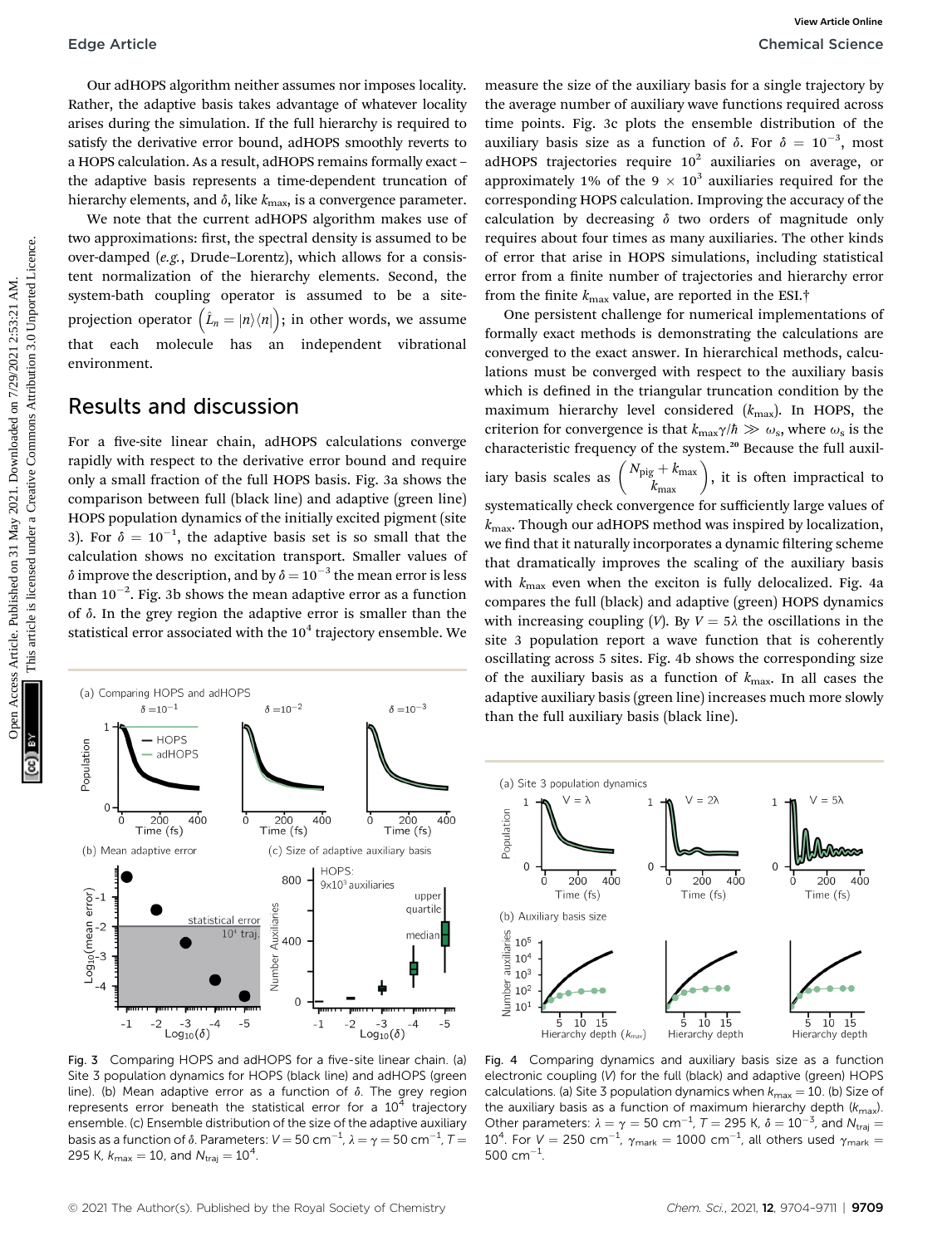

Fig. 5 Advantageous scaling of adHOPS simulations for large numbers of pigments. (a) Average number of elements in the adaptive system (top) and auxiliary (bottom) basis for linear chains of different lengths. (b) Exciton diffusion coefficient (in units of molecular spacing,  $l_0$ ) for a  $10<sup>3</sup>$  pigment chain from a linear fit to the mean-squared displacement of an excitation starting on the middle pigment  $\left(Tr\left[ \rho \hat{X}^{2}\right] \right)$ . Parameters:  $\lambda = \gamma = 50 \text{ cm}^{-1}$ ,  $T = 295 \text{ K}$ ,  $k_{\text{max}} = 10$ , and  $\delta = 3 \times 10^{-4}$ . For  $V = 25$  and  $50 \text{ cm}^{-1}$ ,  $N_{\text{max}} = 100 \text{ cm}^{-1}$ ,  $N_{\text{max}} = 5 \times 10^3$  $50 \text{ cm}^{-1}$ ,  $N_{\text{traj}} = 10^3$ ; for  $V = 100 \text{ cm}^{-1}$ ,  $N_{\text{traj}} = 5 \times 10^3$ .

Another perpetual challenge for formally exact methods is their intractable computational scaling with the number of molecules. In HOPS calculations this arises from the scaling of the auxiliary basis. Fig. 5a compares the full (black line) size of the state (top) and auxiliary (bottom) basis to the average size of the adaptive basis (colored lines) as a function of the number of molecules in a linear chain. Compared to the full auxiliary basis, the size of the adaptive auxiliary basis scales favorably with respect to the number of molecules in the aggregate. Moreover, both the auxiliary and state bases in adHOPS calculations show a plateau beyond a threshold size of the linear chain ( $N_{\text{pig}} > N^*$ ), indicating the onset of size invariant scaling. In the ESI,† we compare the CPU time required for full and adaptive HOPS calculations  $(V = 50 \text{ cm}^{-1})$ . We find that adaptive applying a regulations are faster than full calculations starting around tive calculations are faster than full calculations starting around  $N_{\text{pie}} = 10$ , and we also demonstrate the onset of size invariance (i.e.,  $\mathcal{O}(1)$ ) scaling of CPU time for large aggregates. In other words, increasing the number of pigments beyond a threshold size does not increase the computational expense of an adHOPS calculation. Thus, for localized excitons, the size invariance of adHOPS allows for calculations on scales that were previously unachievable for formally exact methods.

Our adaptive HOPS algorithm offers a computationally tractable approach for formally exact calculations of mesoscale quantum dynamics. As a proof-of-concept, we demonstrate the ability to simulate exciton diffusion on a linear chain of  $10<sup>3</sup>$ molecules within the formally exact framework of adHOPS (Fig. 5b). Exciton diffusion is a common experimental observable extracted from non-linear microscopies<sup>2</sup> but is challenging to simulate on long length scales. $35-37$  Using adHOPS, simulating exciton diffusion in a linear chain of  $10<sup>3</sup>$  pigments is computationally tractable because for  $V = 100 \text{ cm}^{-1}$  it requires,<br>on average, less than  $2 \times 10^3$  auxiliary wave functions and 20 on average, less than  $2 \times 10^3$  auxiliary wave functions and 20 pigment states. The corresponding HOPS simulation would require an auxiliary basis containing more than  $10^{23}$  auxiliary wave functions.

### **Conclusions**

To summarize, our adaptive HOPS (adHOPS) algorithm:

1. Is a formally exact solution to the time-evolution of a quantum state coupled to a non-Markovian thermal reservoir, 2. Is embarrassingly (or 'perfectly') parallel, $24$  and

3. Achieves size-invariant (i.e.,  $\mathcal{O}(1)$ ) scaling for molecular aggregates that are substantially larger than the exciton delocalization extent in the material.

This combination of properties allows us to perform nonperturbative, non-Markovian simulations involving an arbitrary number of pigments in physically relevant parameter regimes, thus laying the foundation for mesoscale quantum dynamics simulations of excited-state carriers in molecular materials. Currently, our adaptive algorithm assumes that each pigment has an independent thermal environment composed of overdamped vibrations, but future developments will allow for a broader class of mechanisms involving high-frequency intra-molecular vibrations<sup>38-40</sup> and Peierls-type electronvibration coupling.<sup>3</sup> Looking forward, we believe that adHOPS provides a promising new direction for simulations of a broad range of organic semiconductors including photosynthetic membranes,<sup>16,41</sup> molecular thin films,<sup>42,43</sup> and organic photovoltaic heterojunctions.<sup>17</sup>–19,44

### Data availability

The data that supports the findings of this study, the scripts used to run calculations, and the code required to generate the gures are available at DOI: 10.5281/zenodo.4597068. The most recent release of MesoHOPS is available through GitHub at https://github.com/MesoscienceLab/mesohops. The source code used for these calculations is available at DOI: 10.5281/ zenodo.4592583.

### Author contributions

Investigation, software, writing - LV, JKL, DIGB; formal analysis, visualization – LV, JKL; conceptualization, funding acquisition, supervision – DIGB.